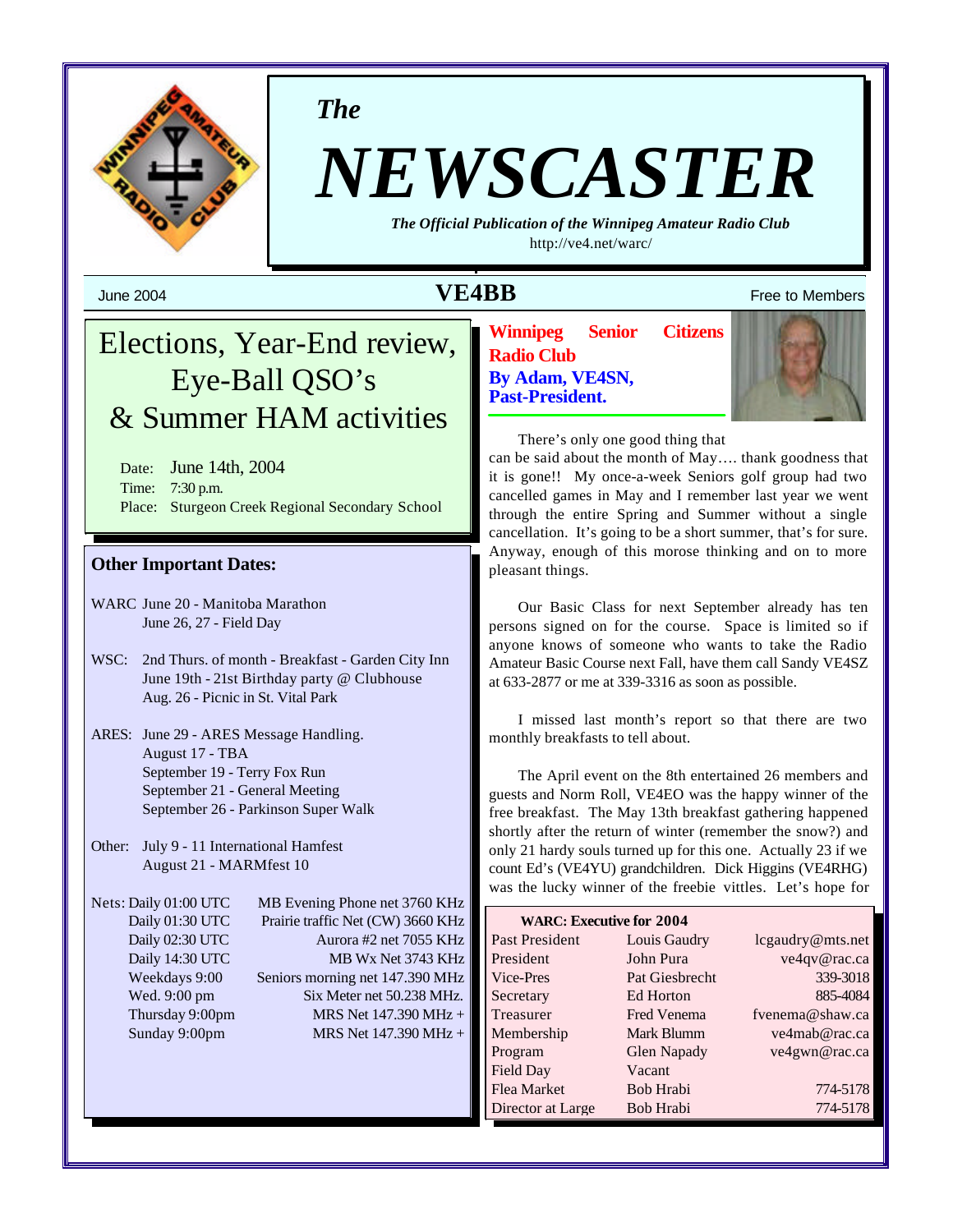good weather in June and maybe a whole lot more folks will show up for a good breakfast and some good socializing with fellow hams!

As most of you know, our Club is heavily involved with CFARS. The weekend of May 28, 29 and 30 saw one of the semi annual events known as the CFARS Spring Emergency Exercise. This exercise involves all the major emergency organizations across the country. The use of all modes including digital comes into play during communications with the various stations. Our Club station (CIW-510) was ably operated by Ed Henderson, VE4YU, Gil Frederick, VE4AG and George Moody, VE4GOM. Well done guys!

On behalf of all the members of our Club, I would like to welcome our newest member, Brian Rand, VE4CAN. May your association with The Winnipeg Senior Citizens Radio Club be a happy one for many years to come and may it add to the enjoyment of your chosen hobby, ham radio. Good luck Brian.

Finally, on a social note, the Executive Board is planning another birthday party for the Club, our 21st! It is to be held at the same location as was the 20th party, the ground floor offices of the Winnipeg Retirees Association, 600 St. Marys road. We are looking at Saturday, June 19th to coincide with the street party put on by the St. Vital Biz Committee. The time of our party will be 11 a.m. to 2 p.m. As before, we are looking at good food and drinks, entertainment and great eyeballing with folks we don't get to see too often. The invite will be open to all members, spouses, partners, friends of WSCRC.

Just keep an ear and eye open for possible changes and updates. For information, call the Club at 233-3122.



# **Minutes for W.A.R.C. May 10h, 2004 Submitted by Glen, VE4GWN & Bob VE4ZAP**

The meeting stared at 19:30 hours. The intros were done, with 48 members and one guest, in attendance. The previous minutes were accepted by Dick, VE4HK and Eric VE4EWN. They were voted and approved.

#### *Business arising*

John reported that there will be a brief meeting between WARC and MRS about the IRLP node. Tom VE4SE asked about the costs. Glen reported that calls are being made, members will be kept advised of the ongoing process.

#### *Treasures report*

red reported the previous months income was 4 renewals for \$60.00. 50/50 draw for \$21.00 Giving a total of \$81.00. The expenses were postage \$41.95. Field day park registration \$119.75. The prize at \$22.00 Timbits and milk \$10.70, and 5 home brew prizes at \$100.00. Total expenses for April was \$295.19 The total, bank balance is \$6388.17.

#### *Programing*

Glen informed everyone that the nights program would be Ed VE4YU and Adam VE4SN, and they will be doing digital communications. June is to be the elections. Glen told John, was the nominating chair. Glen asked that everyone come to the meeting as a corm is needed.

#### *Flea Market*

Glen relayed a report from Bob VE4ZAP, who was unable to make it for the meeting, due to work. Bob thanked all for helping out at the Flea market. Especial Ruth VE4XYL, who has provided the food for 10 years. Bob also thanked all the vendors, and those who attended. Bob was curious as to who might like cheese cake for the fall Flea Market.

#### *RAC.*

Adam VE4SN Nothing to report. TCA is looking for pictures of Canwarn and ARES activities, with a story for submissions.

#### *DX Sleuths*

Adam also reported that the conditions are up and down. The contests are still going on, wished everyone luck.

#### *ARES*

Dick VE4HK passed on that the next meeting is 18 May. At the William Stevenson Library, at 1900hrs. Wayne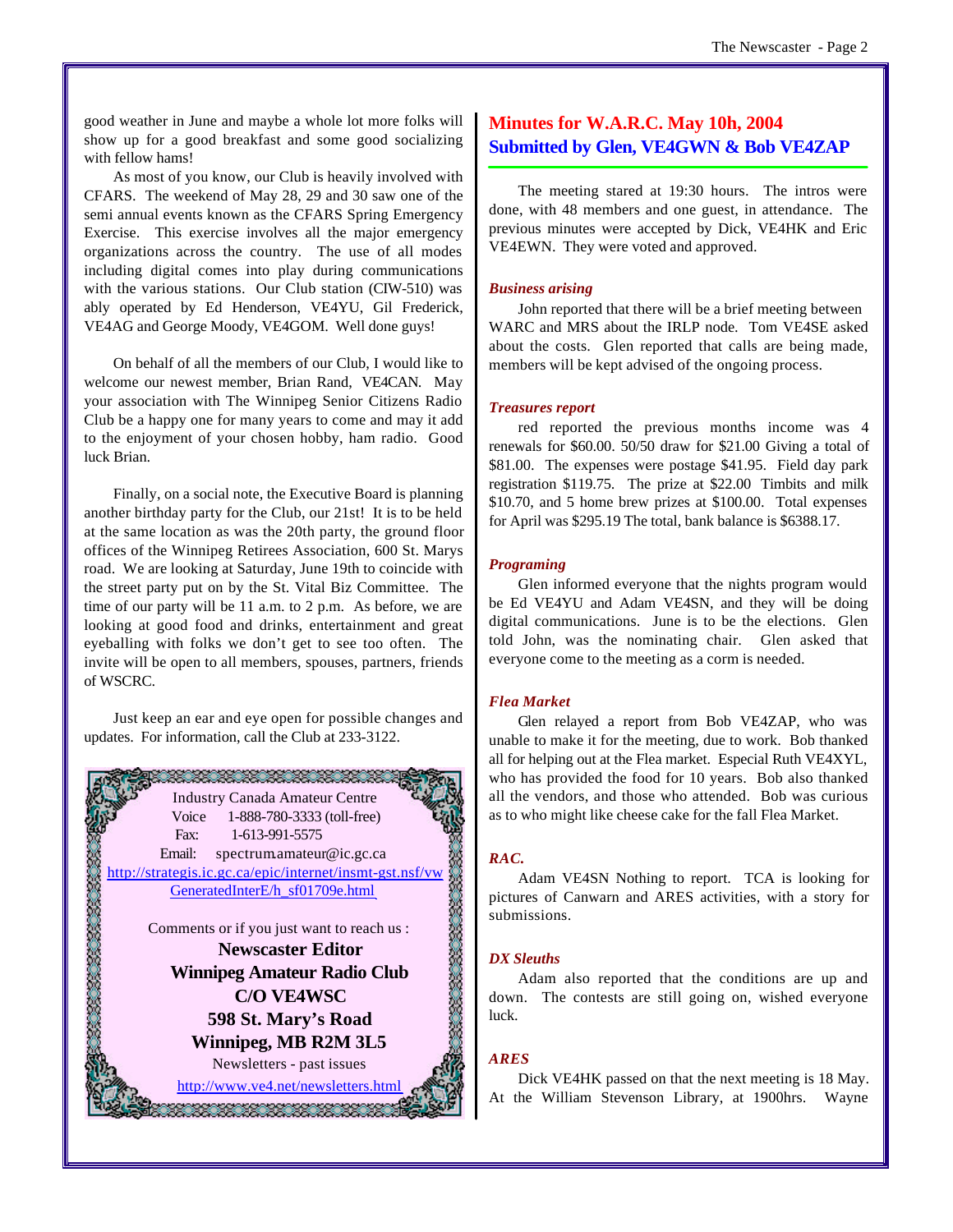VE4WR reported that Manitoba Hydro has donated 9 repeaters. 1 is going to Petersfield, 1 for the Cargil Bldg., 1 as

a replacement for EDU. Did not get were the fourth was going. 3-4 repeaters are going to be placed in operational readiness for use were required. Wayne was asked about linking. This is to be done by moths end.

#### *Field Day*

Nothing to report, further announcements are coming. Rob VE4RCJ did talk to Wayne, and all is going well.

#### Good and Welfare

Wayne asked about a silent key roll for the NEWSCASTER. John said that he and Derek will discuss this at a later time.

#### Marathon

Pat. Reported that 5 or 6 more Hams are needed for the marathon This is a good event to get out to. It is a good way to practice radio procedures. There is to be a test net on the hospitality frequency on the 17 June at 2330 hrs.

#### *Ajournment*

Dick VE4HK motioned that the meeting be adjourned, Derek VE4HAY second. The meeting ended at 1952 hours. The winner of the 50/50 was John, he won \$25.00 The winner of the membership prize, a multi meter was Ed. VE4OAK.



# **WPGARES Jeff Dovyak VE4MBQ**

CANWARN Spotter Training on SAT 08 MAY went very well with representation from six CANWARN Regions (Selkirk, East Selkirk, Interlake, Pinawa, Dauphin and Winnipeg) with 38 Amateurs operators in attendance. Participants were VE4s: WF, ESX, EIH, DWG, AND, EWN, IJL, EHS, LK, MMG, HGD, MED, FJG, HLO, GMS, QK, ADS, SE, MAQ, YYL, GWN, HK, UN, NME, ALW, AEY, LAY, AJR, UK, SCK, JAW, QE, PN, TN, TG, JNF, MBQ and VA4AA.

Our May General Meeting featured the 2004 CANWARN Net Controller's Meeting instead of Dick Maguire's Message Handling presentation due to the severe weather around the time originally scheduled for the Net Controller's meeting. We have already had two CANWARN Activations (TUE 11MAY for "Winter" Severe Wx and WED 19 MAY for Funnel Cloud warnings in several regions) thanks to Richard Sheridan VE4ESX the on-call Net Controller for VE4WWO for the first three weeks of our "season" and the many Spotters that provided reports. Jay Anderson advised us that the reports from 11MAY were most helpful to the Severe Weather Forecasters in determining the rain/freezing rain/snow boundary. In 2003 our first Summer Activation was not until 16JUN. Thanks to Art Friesen VE4AJF for donating an MFJ-1720C packet TNC.

The next WPGARES General Meeting is TUE 29JUNE (please note this is a departure from our usual 3rd Tuesday of the month) 1900h at Sir Wm Stephenson Library 765 Keewatin Street. Dick Maguire VE4HK will be giving a presentation on ARES Message Handling. Winnipeg ARES 2004-05 dues of \$20 are due in June. For people planning to drop their membership please notify MBQ ASAP so that the telephone fan-out and the membership roster can be kept up to date.

We are not planning to meet in July. The August meeting will be TUE 17 AUG, speaker/topic TBA. We are looking for volunteer operators for 4 or 5 sites of the Terry Fox Run SUN 19SEP, briefing likely TUE 14SEP location TBA. Richard VE4ESX is coordinating the ARES component of the Parkinson Super Walk in St Vital Park SUN 26 SEP that briefing will be at the WPGARES General Meeting on TUE 21SEP. To volunteer for Terry Fox contact Jeff VE4MBQ, to volunteer for Parkinson Walk contact Richard VE4ESX via e-mail: ve4esx@rac.ca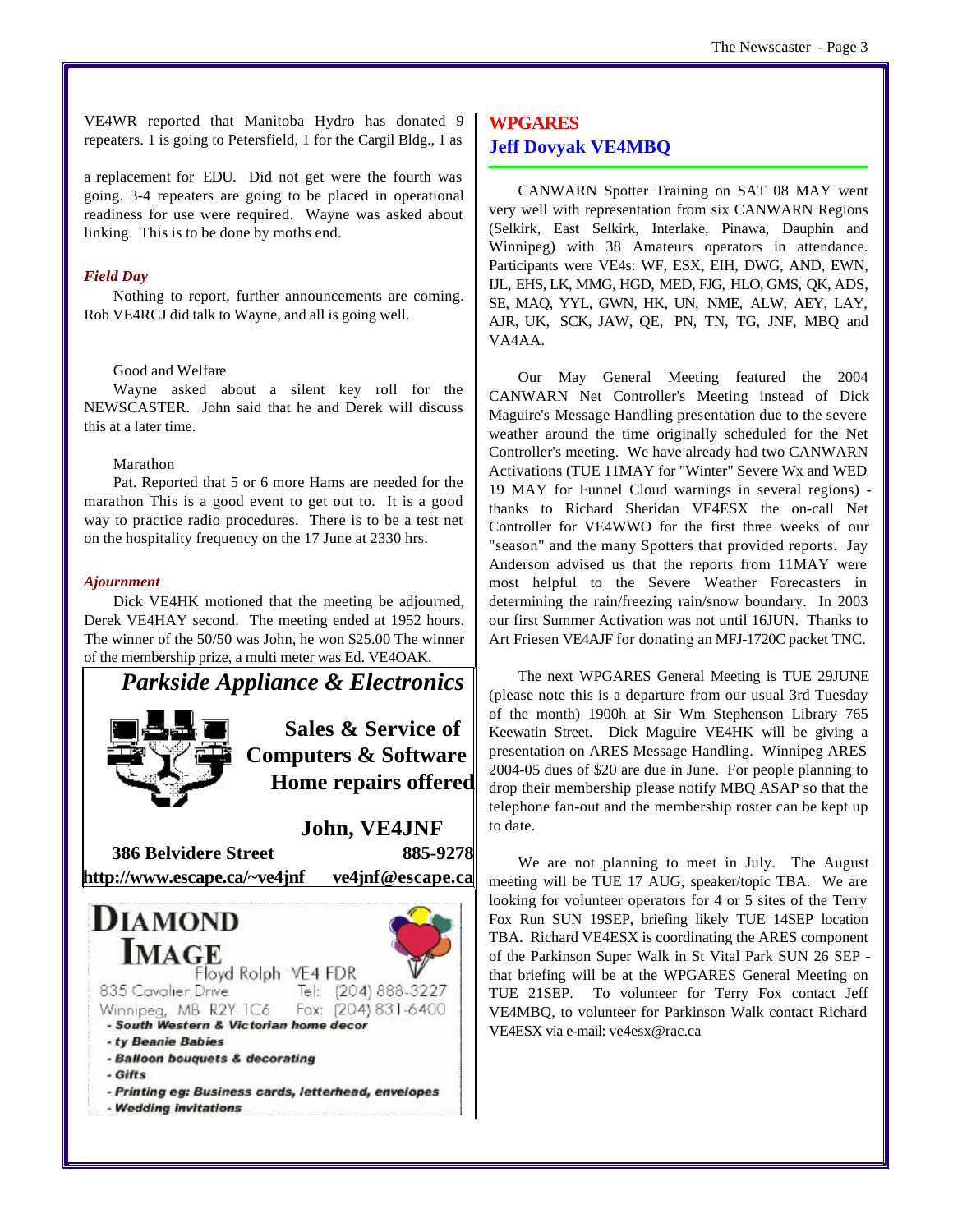# **From the Planning Chair: Glen, VE4GWN**



As I sit here at the computer, gazing out through the window upon the beautiful clean snow covering the lawn, I realize two things:

1. IT'S MAY 12th, the lawn should be GREEN, and

2. This is my last article as a member of the WARC board of directors!

Before I go any farther, let me thank Ed VE4YU and his helper Adam VE4SN for the most enjoyable presentation/demonstration during the May meeting. Doing the show, as a power point presentation seemed to keep everyone focused on the screen, and saved Ed's voice. I never realized how easy it is to get set up for Digital HF. I hope to try some of this out as soon as I have time (that should be sometimes in the next 20 years). For those of you who didn't get the URL for the software that Ed and Adam used it is:

www.mixw.net. Here are some links that Ed sent to me by e-mail:

<http://www.qsl.net/wm2u/interface.html>

<http://www.muenster.de/~welp/sb.htm>

<http://www.qsl.net/kb5xg>

[http://www.waypoint.com/users/~discobay/amateur\\_radio.h](http://www.waypoint.com/users/~discobay/amateur_radio.h) tm

June 14th is the next WARC meeting. We will be having elections and an extended coffee. I keep getting requests about a meeting just to chew the fat, and I have been trying to do this each June. We may also be talking about Field Day and the Marathon if required.

John VE4OL offered to be the nominating committee, I don't know how it's going as I write this, but if you wish to make a nomination please contact John soon. A ham I know came up to me after the May meeting and said that they would like to be on the board of directors, but have only been licensed for a few years, and feels they don't have the experience. I responded with something like this- "I received my licence in April 1999, and was voted onto the board June 2000 with my 3 years starting that September". I count that being 17 months as an amateur. I also have never held an office in a club or origination before. Here is what you need to be on the board:

- **T** Be a member in good standing
- $\mathcal F$  Be willing to put in 2-4 hours a month (this is in addition to the monthly meeting)
- **W** Be willing to have fun and learn!

Remember this is not MY club, it isn't YOUR club it is OUR club and it is up to all of us to keep it going. Just being a member isn't always enough! If you can, you should serve on the Board of Directors (some of you have and some have served more than one term). If you can't make that commitment maybe you can give or suggest a presentation.

Over the last three years we had 3 September 'meet and greet' meetings, 3 Christmas parties, 3 'home brew nights', and 3 June elections/extended coffee meetings. Here is a list of the rest:

- **C** How To Get The Most Out Of Your Handheld By Dan, VE4SYG;
- $i$  The History Behind The VE4VJ Repeater By Ron, VE4PL;
- $\circ$  Making a Home Page By Mark, VE4MAB;
- $i$  Motivational Presentation By Louis, VE4PLJ;
- i VE4SVV Summerside, PEI Trip By Bob, VE4MAQ and some of the Sun Valley Ventures;
- $\odot$  Canwarn What is it & how you can take part By Jeff, VE4MBQ;
- i Propagation What is it and how to make it work for you By Adam, VE4SN;
- i Microwave (24 GHz) and Moon Bounce (EME) By Barry, VE4MA;
- $\n *Winnipeg Policy Crime Prevention Unit;*$
- i My 40 years on 50 MHz By Bruce, VE4KQ;
- $\circled{1}$  Field Trip: Manitoba Electrical Museum;
- $\odot$  Propagation explained? By Adam, VE4SN;
- i Amateur Radio HF Operations "in a Nutshell" By Barrett VE4ABA;
- i "Eznec" Computer-aided Antenna Analysis Program By Rick VE4OV;
- i E/H Antenna: See why some think this is the Antenna of the future By WillardVE4WJE [\(http://www.members.shaw.ca/w.elliott/antenna.html\);](http://www.members.shaw.ca/w.elliott/antenna.html)
- $i$  Railroad DXpedition. By David VE4DAR
- i [\(http://www.ve4.net/warc/RR\\_DXpedition](http://www.ve4.net/warc/RR_DXpedition) and [http://www.ve4.net/warc/RR\\_DXpedition/photos/VE4TJ](http://www.ve4.net/warc/RR_DXpedition/photos/VE4TJ) R/index.htm);
- i How to work DX, 144 MHz and above By Bruce VE4KQ; and
- i Digital Communications By Ed VE4YU with Adam VE4SN.

I think I have listed all of the meetings, and hope they are in order. Once again I wish to thank those who gave the presentations. As you can see, some presenters have their names up there more than once. I received an e-mail from a fellow ham in VE7 land, he became a program chair and asked me how I come up with ideas for my meetings. I told him to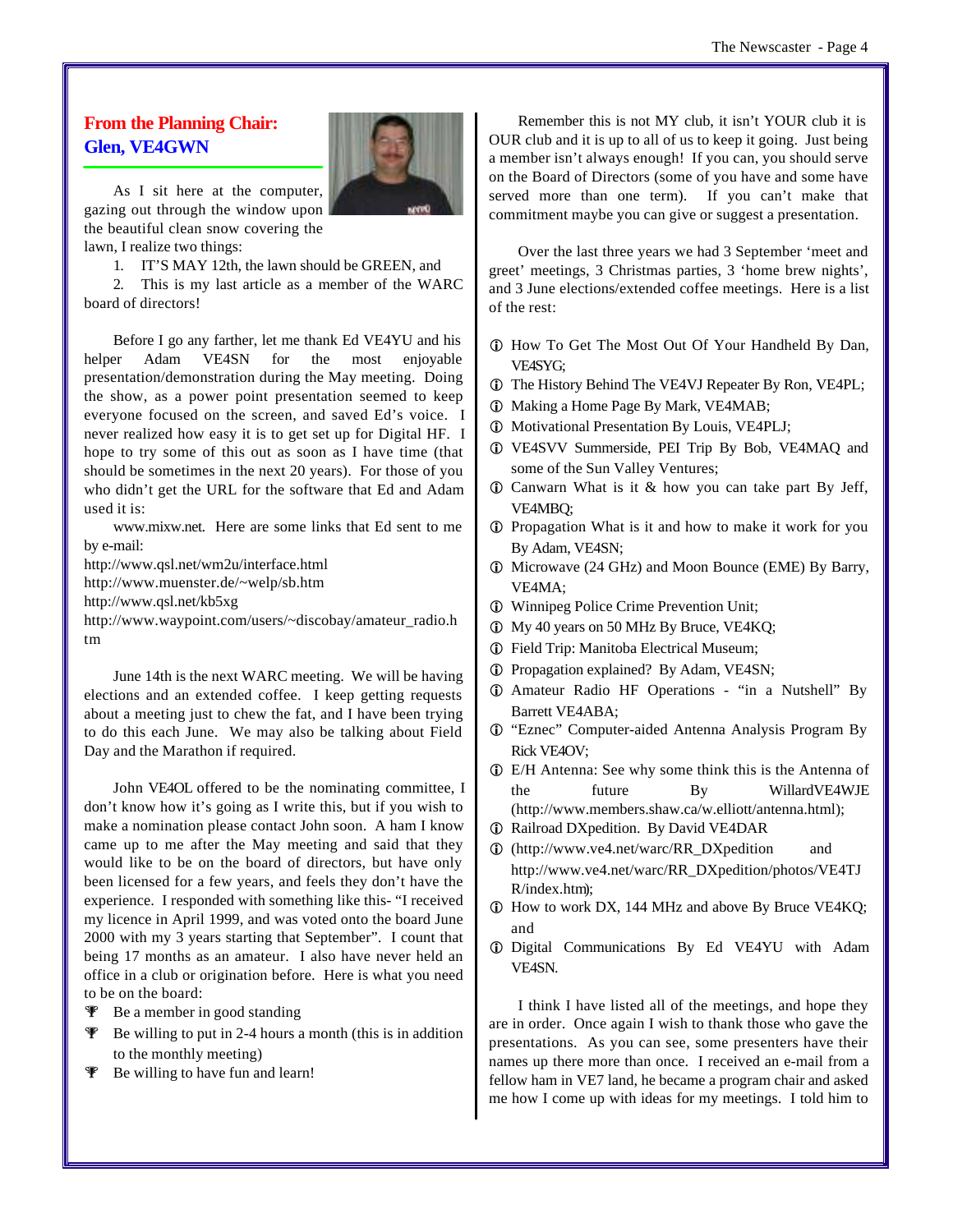talk to members in his club because as you can see members have given most of the presentations, some approached me and offered to do the presentations, some were suggested, and the rest, I just looked for someone who was doing something I wanted to learn about.

Now it's time to thank all of the members who have come out to the meetings. It was for you not me that all of the presenters put in such hard work. Without members a club is just a dream. Membership is important.

Currently I'm a member of four clubs, and have four reasons:

- $\triangleleft$  RAC. It's our only voice to the government, and to fight industry (plus the outgoing QSL bureau);
- $\triangleleft$  MRS. I use the repeaters and feel I should support them;
- $\triangleleft$  WARC. Partly for the learning experiences, and partly for the social aspect; and
- $\triangleleft$  ARES. This is the first radio club I joined. It gives me a chance to give something back for the use of the radio spectrum, and give something to community

# **Call for Blue Book Updates**

The Manitoba Blue Book - a publication which lists all Amateur Radio operators in Manitoba, by Call Sign, Name & Location is preparing for another printing and is asking for any updates you may have. The book is only as good as its contents. If your information is not correct or you know of another hams information that is not correct, please submit it to ve4ub@ve4sss.ca

We are also in dire need of advertisers to help offset the cost of printing. We no longer can count on getting the printing donated Anyone wishing to advertise in the Blue Book should submit their ad copy in electronic form to ve4ub@ve4sss.ca

Any clubs wishing to raise money by selling the blue book should contact Bill directly to discuss the requirements.

All proceeds from the sales of the Blue Book stay in Manitoba and help fund Amateur Radio projects

# **Field Day 2004**

**June 26th and June 27th Birds Hill Park (Site #6 - Group Use Area #2).**

General Coordinator - Wayne - VE4WKL Technical Coordinator - Bob VE4RCJ Food Coordinator - Ruth VE4XYL

#### 89 *People needed*

 $\mathbf{v}^{\prime}$ 

ଟ

∾ ∘° ∘ ∾ ŵ

ၷ

o.

U Publicity Coordinator (setup display table at field day and place an ad in the local  $\overrightarrow{q}$ newspaper)

#### *Equipment needed -*

- U One all mode, all band, solid state transceiver (Kenwood TS450 preferred).
- Three personal computers (Windows 98 or  $\alpha$ newer operating system)
- $\triangleleft$  One half ton truck

With the possibility of Morse code (CW) no  $\mathbb{Q}$ longer being a requirement to operate on HF, this  $\mathbf{\alpha}$ years Field Day is the perfect opportunity for a  $\frac{1}{2}$ **Basic ticketed amateur radio** operator to come out and operate HF. Get your feet wet, and learn all about this area of the hobby. Try out different radios. Compare brands and features. Learn all  $\mathbf{\Omega}$ about HF so that when the time comes you will be  $\alpha$ prepared to take the plunge. Come see what all the fuss is about.

If you are interested in participating in Field  $\mathbb{Q}$ Day, please get in touch with Wayne so that he can  $\alpha$ schedule you a time slot to operate. Remember that we need operators for the whole 24 hour period. So for you night owl, remember this is when you will  $\mathcal{C}$ get the longest operating times.

Please note that volunteers are needed to help setup and take down. Please try to be there for these times as well. Remember that Field Day is not just the operating - It also includes the friendship and the work of setup  $\&$  take down.

Anyone wishing to set up accommodations on the site should contact VE4WKL - 224-1449 after 11 am or e-mail wludman@hotmail.com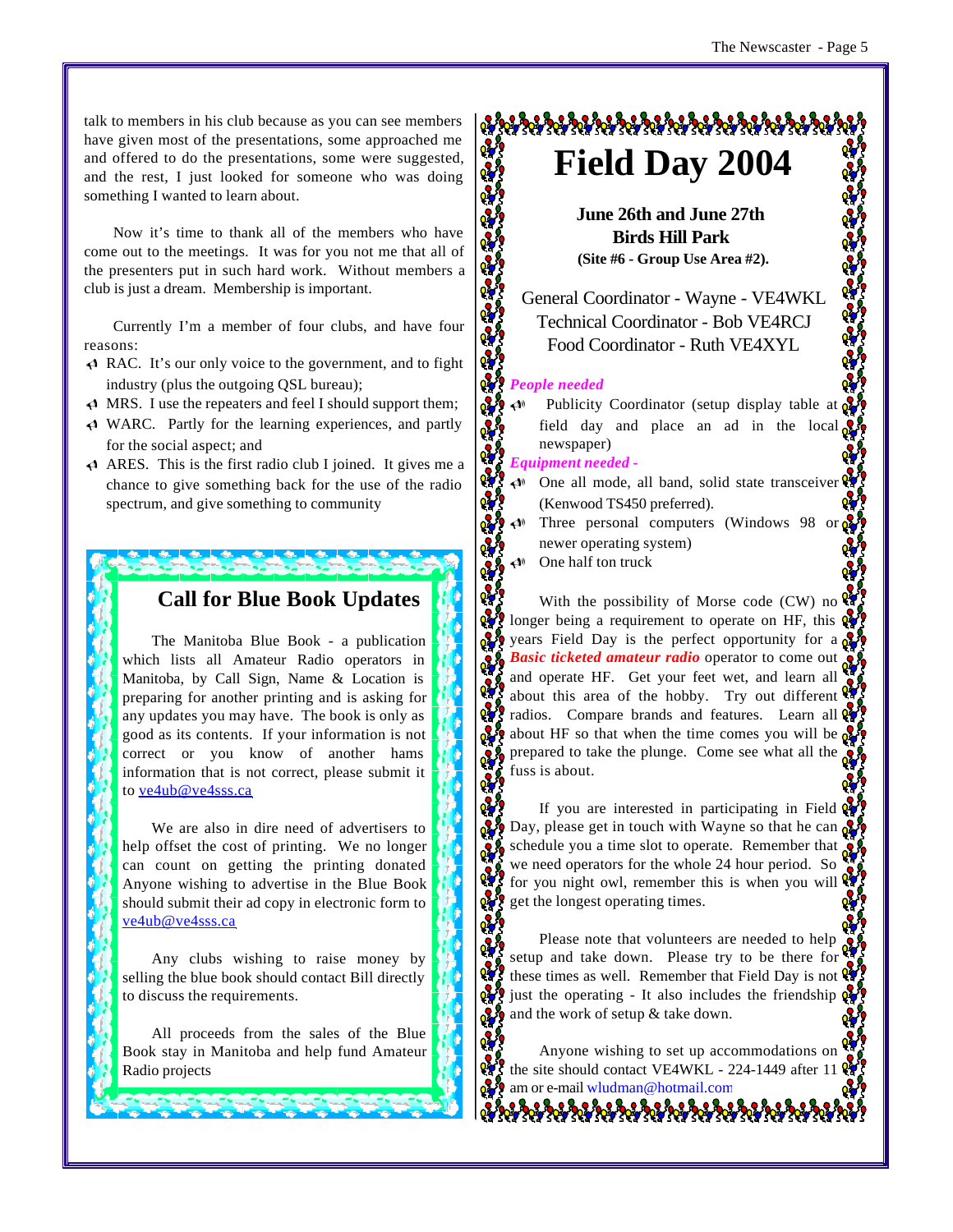## **News from the Net**

#### *RAC to install Spam filters on Email server*

Since RAC started offering this service several years ago no attempt has been made to try to determine if any piece of forwarded e-mail was spam. We felt that spam filtering should be a personal choice and under your own control – either in your own machine, or at your Internet Service Provider, where you could choose the keywords or blocked sources. Recently the RAC server has been blacklisted by some ISPs for relaying spam. To prevent ongoing occurrences we regretfully have no choice but to install a spam filter on all e-mail passing through the RAC server. This is the type of filtering used for some time now by Internet Service Providers for filtering all e-mail passing through their servers. What we plan to install does not provide for personal selection of keywords, or the blocking of specific senders. To give you some notice of this, we plan to make the change on June 15, 2004. *-- RAC*

#### *Operate in Greece with CEPT*

Foreign radio amateurs, as visitors in Greece, from CEPT countries or from countries with reciprocity (U.S.A., Canada , Cyprus , Switzerland and Australia) can use the special prefix J42004 from 1 Aug 2004 until 15 November 2004 without any license from Greek Authorities. *-- Qnews Wireless Institute of Australia - Queensland*

#### *Smart Radio coming*

The Federal Communications Commission (FCC) has initiated a formal proceeding intended to solicit comments on the use and applications for cognitive radio systems. So-called "smart radios" have the capability to adapt their use of the spectrum , a smart radio system could sense their RF environment and use this information to determine the optimal frequencies and transmit power to use, while avoiding harmful interference. Because of this operational flexibility, smart radios help promote the most efficient use of valuable spectrum. Through a Notice of Proposed Rulemaking issued late last year, the Commission is seeking comments on ways in which in can encourage and remove regulatory impediments to continued development and deployment of smart radio technologies. *-- Qnews Wireless Institute of Australia - Queensland*

#### *Iceland Drops Morse Requirement*

Sveinbjörn Jónsson, TF8VE, has reported that on the 19th of April 2004 the Icelandic PTI dropped the requirements of Morse test for all radio-amateur licenses in Iceland. In the new rule-statements from the PTI, there are

now only two ham license classes in Iceland: General (G) and Novice (N). The No-Code Tech licenses are now upgradeable to General Class. *-- No-Code international*

#### *Sweden Drops Morse Requirement*

Effective 20 April 2004 Sweden has also dropped the Morse code requirement. See

<http://www.ssa.se/index.php?varID=81> *-- No-Code international*

#### *France Joins the No-code Test "Club"*

Jean-Marc LeClere, F1DFR, has reported that France has also dropped the Morse test requirement, effective 30 March 2004. The official announcement (in French) is available her This change grants CEPT Class 2 operators HF privileges. *-- No-Code international*

#### *Austria Drops Morse Test for HF Access*

According to a report from our Austrian National Chapter, on February 26th, 0:00 Local Time (Feb, 25th 23:00 UTC), new regulations are in effect in Austria, eliminating the Morse test requirement. The Morse code requirement for HF bands licence was dropped with the new regulations and grants CEPT Class 2 licensees full HF privileges. There are only two licence classes now: the full licence and the beginners' licence. However, free-will additional code tests are still offered. More information -GERMAN ONLY- is available at <http://www.oe3owa.at.tf>(this is a private page, not official, HAM-Regulations-Collection for OE) *-- No-Code international*

#### *QRP Canada has own site*

QRP-Canada web site moved and improved 2004-05-07

After several years of operation on donated space on the RAC server, the QRP-Canada web site has moved. At the same time, Jim Theissen VA3KV has taken over from Ken VE3PU as webmaster, freeing up more of Ken's time to work on IARU matters. The following was contained in a message from Bruce Rattray VE5QRP, on the QRP-Can reflector. "It's with extreme pleasure that I announce that the NEW QRP-CANADA Web site is on line and 'open for business'!!...Jim, VA3KV, our new webmaster has done an exemplary job of creating the new look and making lots of information available...go to<http://www.qrp-canada.com>and have a look at the web site of "The small list with the big heart.". (Thanks to Bruce Rattray VE5QRP, and QRP-Canada)*-- RAC*

#### *Spectran V2 Build 212*

Spectran is a program to do real time or deferred spectral analysis / waterfall display, in addition to real time audio filtering (band pass, denoising, band reject and CW peaking)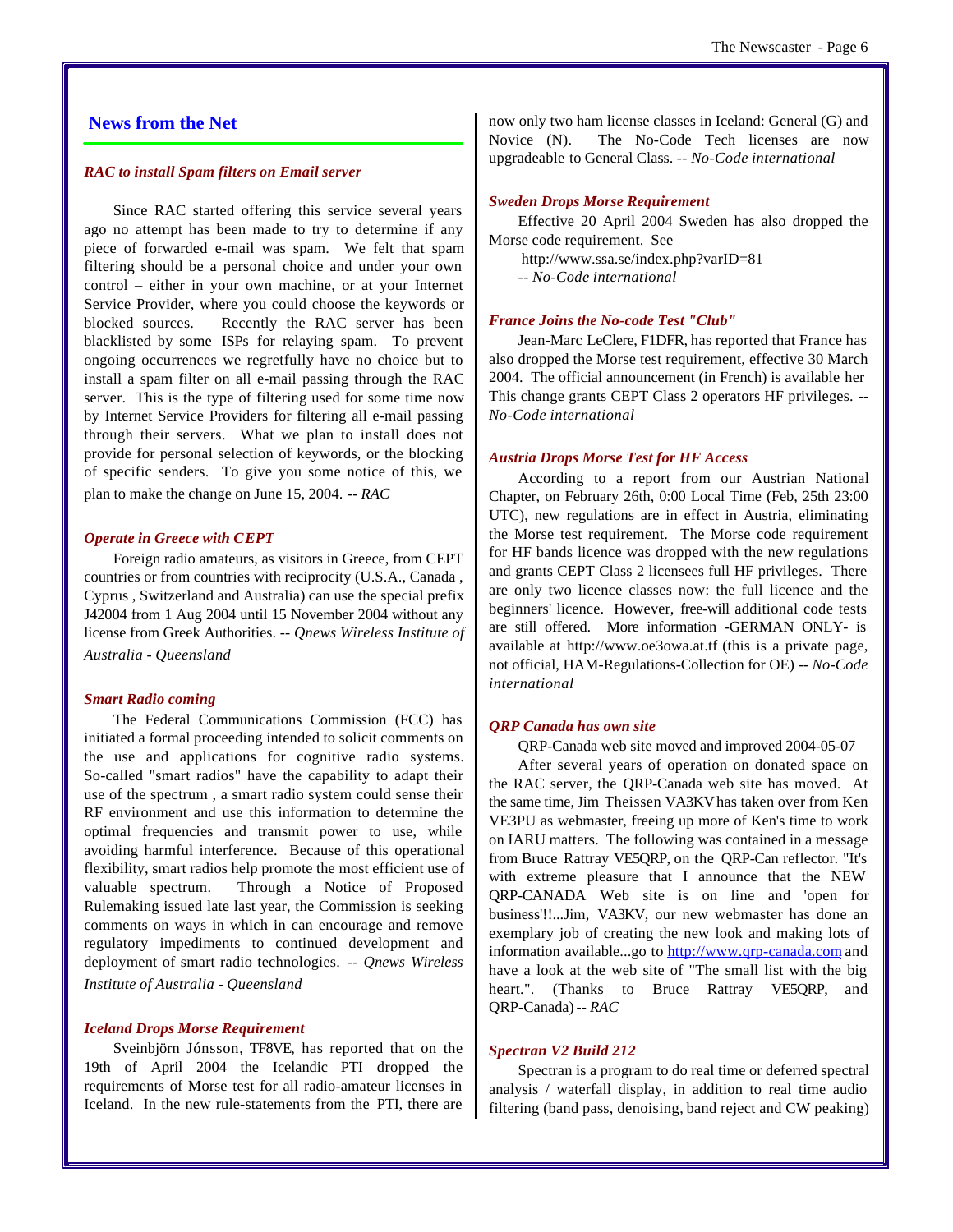of audio signals, using the PC sound card to digitize the input analog signal, or taking as input a WAV file. Its characteristics are well suited to dig weak signals buried into noise, thanks to a selectable bin size down to 21 millihertz. On the opposite site, it can visualize normal CW signals, resolving individual dots and dashes (with a reasonably fast PC). Alberto di Bene, I2PHD, informs that there is a new version of the famous software available for download at www.weaksignals.com. *-- South African Radio League*

#### *ACA to review short-wave bands*

The Australian Communications Authority (ACA) is to review the use by Australian licensees of some high frequency (HF) short-wave radio bands. The review affects certain bands between 4 and 10 MHz and will establish the need for spectrum by current licensees in these bands, and whether there is unused spectrum that could be allocated to broadcasters. The WIA is also considering the possibility that this review gives it an opportunity to seek a new amateur allocation around 5MHz. *-WIA Victoria*

#### *ONE NATION - ONE WIA - ONE HELLUVA GOOD MOVE!*

At the Teleconference held this afternoon (16th) to complete the business of the WIA Federal AGM commenced in Brisbane in April it was decided on a vote of 6 For and 1 Against to agree to the Special motion Moved VK1 Seconded VK4 :- "Resolved to adopt the Constitution tabled at this meeting and initialed by the Chairman for identification and substitution for the Memorandum and Articles of Association." This clears the way to take the necessary legal steps to formally create the new National WIA as soon as possible and the demise of the current Federal system based on State Divisions. The spirit of the meeting emphasised that previous personal differences over the issues no longer matter and the important step is to bring all amateurs behind the National WIA. *--Qnews WIA Queensland*

#### *The Athens 2004 Olympic Games award*

This award is issued to radio amateurs or listeners who have confirmed contacts with different Greek stations for the period of 15th of May to the 30th of September 2004. Special prefixes J4, SX and SY will count for 10 points, SV prefixes count for 5 points, R.A.A.G.'s club station SZ1SV or SX1O count for 50 points. Club station SZ1SV or SX1O can be worked on more than one band to give an extra 50 points per band. The Award is given for contacts made on CW, SSB, RTTY, or Mixed Mode. The Award includes three categories, Gold for stations collecting 500 points or more, Silver for 350 points and Bronze for 250 points. *-- IRISH RADIO TRANSMITTERS SOCIETY*

#### *RAC President delivers Amateur Radio Admin Course*

In response to an invitation from the administration of the Islamic Republic of Iran, Fred Johnson, ZL2AMJ, representing International Amateur Radio Union (IARU) Region 3, and Daniel Lamoureux, VE2KA, representing the IARU International Secretariat, visited Iran to present a three-day Amateur Radio Administration Course April 26-28.  *-- Qnews - Queensland*

# **Book Report. By Ed. Horton VE4EIH**



I was able to get to get a copy of Ham Radio for Dummies written by Ward Silver.

I found this book to be very informative. At first I thought it would lean more towards on how the American hams get their first license. Well. It does sort of. But this was only for how the American licensing system works for American Hams. Ward Silver should know since he is a fellow ham. His call sign is N0AX. He does mention RAC. The author mentions CFARS as well This book benefits both Canadian Hams and American Hams at the same time.

I found the book was written in a very easy to understand manner. Something I liked. It gives a person who is trying to figure out amateur radio, a bit of information. This is enough to get their interest up. It was full of hints that all people getting into this hobby can use. This goes from how to deal with pre-test jitters, to how to set up a ham shack. Amateur radio operators are the same both here in Canada and America. So the knowledge one gets benefits can be very beneficial.

The book covers the different frequencies that are out there, and proper radio etiquette. It is a good reference even for those who are already Hams. There is various links to web site were a person can go to find antenna information and information on masts as well.

So to conclude, would I recommend this book? Yes. There is something in it for every one.

Marathon Communication Meeting June 15th 2004 on the 2nd floor of the Manitoba Sports Federation Building 200 Main St at 7 P.M.

<u> AAAAAAAAAAAAAA</u>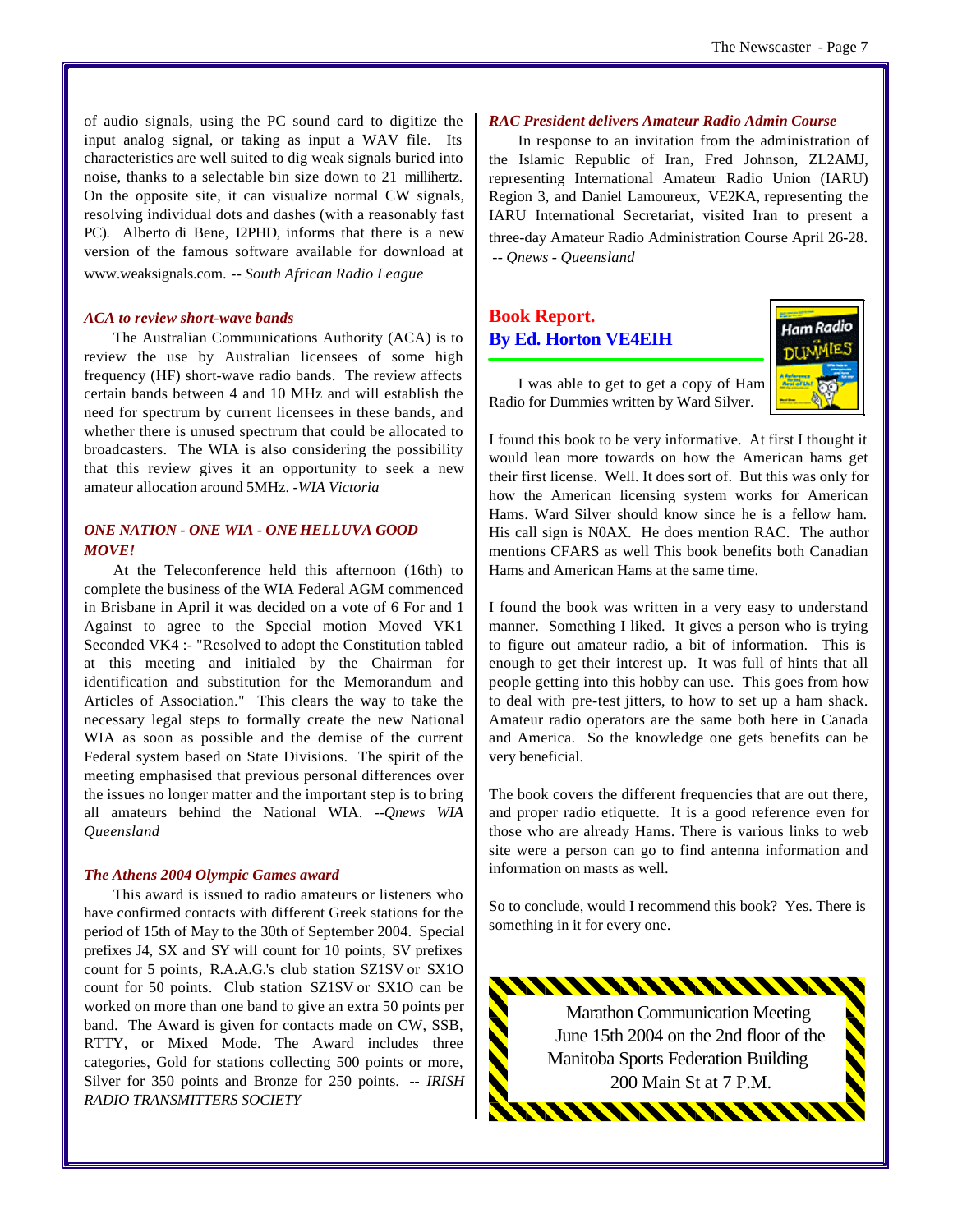| <b>Calendar</b>                             |         |               | Mid-Summer Six Club                          |                          | 2300Z             | Jul 16        |
|---------------------------------------------|---------|---------------|----------------------------------------------|--------------------------|-------------------|---------------|
|                                             |         |               | VK/Trans-Tasman 160m                         |                          | $0800Z$           | Jul 17        |
| <b>June</b>                                 |         |               | North American QSO Party                     | <b>RTTY</b>              | 1800Z<br>1800Z    | Jul 17        |
| SSA 10 m Aktivitetstest CW/SSB/FM           | 1700Z   | Jun 3         | CQ Worldwide VHF<br>RSGB Low Power Field Day |                          |                   | Jul 17        |
| Major Six Club                              | 2300Z   | Jun 4         |                                              |                          | 0900Z             | <b>Jul 18</b> |
| VK/Trans-Tasman 80m<br><b>CW</b>            | 0800Z   | Jun 5         | Pacific 160 metres                           | CW/SSB                   | 0700Z             | Jul 19        |
| <b>IARU Region 1 Field Day</b><br><b>CW</b> | 1500Z   | Jun 5         | <b>AGCW QRP</b>                              | <b>CW</b>                | 1500Z             | Jul 19        |
| <b>RSGB</b> National Field Day              | 1500Z   | Jun 5         | W/VE Islands                                 | CW/SSB                   | 1500Z             | Jul 19        |
| <b>QRP TAC Sprint</b>                       | 1800Z   | Jun 5         | Great Colorado Gold Rush                     | $\mathrm{CW}$            | 2200Z             | <b>Jul 20</b> |
| RSGB 80m Club Championship                  | 2000Z   |               | RSGB 80m Club Championship                   | Data                     | 2000Z             | <b>Jul 22</b> |
| Data                                        | 0100Z   | Jun 7         | Russian RTTY WW                              |                          | $0000Z$           | <b>Jul 24</b> |
| <b>ARS</b> Spartan Sprint                   |         | Jun 8         | <b>RSGB IOTA</b>                             |                          | 1200Z             | <b>Jul 24</b> |
| <b>ANARTS WW</b><br><b>RTTY</b>             | $0000Z$ | Jun $12$      | Russian WW                                   | <b>RTTY</b>              | $0000Z$           | <b>Jul 26</b> |
| <b>SSB</b><br>Portugal Day DX               | $0000Z$ | Jun $12$      | Kentucky QSO Party                           |                          | 1600Z             | <b>Jul 26</b> |
| <b>CW</b><br>WW South America               | $0000Z$ | Jun 12        | <b>FRACAP</b>                                | <b>SSB</b>               | 1201Z             | Jul 27        |
| Asia-Pacific Summer Sprint<br><b>SSB</b>    | 1100Z   | Jun 12        |                                              |                          |                   |               |
| CW/SSB<br>West Virginia QSO Party           | 1600Z   | <b>Jun 12</b> | <b>August</b> , 2004                         |                          |                   |               |
| CW/SSB<br>DDFM 50 MHz                       | 1600Z   | Jun 12        | RSGB RoPoCo 2                                |                          | 0700Z             | Aug 1         |
| <b>ARRL June VHF QSO Party</b>              | 1800Z   | Jun 12        | <b>SARL HF Phone</b>                         |                          | 1230Z             | Aug 1         |
| SSA Månadstest nr 6<br><b>SSB</b>           | 1400Z   | Jun 13        | ARS Spartan Sprint                           |                          | 0100Z             | Aug 3         |
| SSA Månadstest nr 6<br><b>CW</b>            | 1515Z   | Jun 13        | <b>TARA Grid Dip</b>                         |                          | 0000Z             |               |
| <b>SARL Kid's Day</b>                       | 0700Z   | Jun 16        | 10-10 Int. Summer                            |                          |                   | Aug 7         |
| RSGB 80m Club Championship<br><b>CW</b>     | $2000Z$ | Jun $16$      |                                              | <b>SSB</b>               | 0001Z             | Aug 7         |
| <b>CW</b><br>All Asian DX                   | $0000Z$ | Jun 19        | European HF Championship                     |                          | 1200Z             | Aug 7         |
| <b>SMIRK</b>                                | $0000Z$ | Jun 19        | North American QSO Party                     | CW                       | 1800Z             | Aug 7         |
| West Virginia QSO Party                     | 1600Z   | Jun 19        | <b>ARRL UHF</b>                              |                          | 1800Z             | Aug 7         |
| <b>AGCW VHF/UHF</b>                         | 1600Z   | Jun 19        | WAE DX                                       | <b>CW</b>                | 0000Z             | Aug 14        |
| Quebec QSO Party                            | 1700Z   | Jun 19        | Maryland-DC QSO Party                        |                          | 1600Z             | Aug 14        |
| Kid's Day                                   | 1800Z   | <b>Jun 19</b> |                                              | And                      | 1600Z             | Aug 15        |
| <b>DIE</b><br>CW/SSB/RTTY                   | 0600Z   | <b>Jun 20</b> | <b>SARTG WW</b>                              | <b>RTTY</b>              | 0000Z             | Aug 21        |
| RSGB 80m Club Championship<br><b>SSB</b>    | 2000Z   | Jun 24        |                                              | And                      | 1600Z             | Aug 21        |
| <b>CW</b><br>UK DX                          | 1400Z   | <b>Jun 25</b> |                                              | And                      | 0800Z             | Aug 22        |
| SCAG Straight Key Day (SKD)<br><b>CW</b>    | 0600Z   | <b>Jun 26</b> | ARRL 10 GHZ and Up                           |                          | 0600L             | Aug 21        |
| <b>CW</b><br><b>SP QRP</b>                  | 1200Z   | Jun 26        |                                              | And                      | 0600L             | Aug 22        |
| Marconi Memorial HF                         | 1400Z   | <b>Jun 26</b> | Keyman's Club of Japan                       |                          | 1200Z             | Aug 21        |
|                                             | 1800Z   | <b>Jun 26</b> | <b>SEANET</b>                                |                          | 1200Z             | Aug 21        |
| <b>ARRL Field Day</b>                       |         |               | North American QSO Party                     | <b>SSB</b>               | 1800Z             | Aug 21        |
| <b>ARCI Milliwatt Field Day</b>             | 1800Z   | <b>Jun 26</b> | New Jersey QSO Party                         |                          | $2000Z$           | Aug 21        |
| His Maj. King of Spain<br>SSB               | 1800Z   | Jun 26        |                                              | And                      | 1300Z             | Aug 22        |
|                                             |         |               | <b>ALARA</b>                                 |                          | 0600Z             | Aug 28        |
| <b>July</b> , 2004                          |         |               | <b>TOEC WW Grid</b>                          | CW                       | 1200Z             | Aug 28        |
| RAC Canada Day                              | $0000Z$ | Jul 1         | YO DX HF                                     |                          | 1200Z             | Aug 28        |
| Venezuelan Ind. Day<br>SSB/CW               | $0000Z$ | Jul 3         | <b>SCC RTTY Championship</b>                 |                          | 1200Z             | Aug 28        |
| <b>DL-DX RTTY</b>                           | 1100Z   | Jul 3         | Ohio QSO Party                               |                          | 1600Z             | Aug 28        |
| Original QRP                                | 1500Z   | Jul 3         | <b>SARL HF CW</b>                            |                          | 1230Z             | Aug 29        |
| DARC 10-Meter Digital                       | 1100Z   | Jul 4         |                                              |                          |                   |               |
| MI QRP July 4th CW Sprint                   | 2300Z   | Jul 4         |                                              |                          |                   |               |
| RSGB 80m Club Championship<br>CW            | $2000Z$ | Jul 5         |                                              |                          | 41st Annual       |               |
| <b>ARS</b> Spartan Sprint                   | $0100Z$ | Jul 6         | INTERNATIONAL                                |                          |                   |               |
| <b>IARU HF World Championship</b>           | 1200Z   | Jul 10        | <b>HAM FEST</b>                              |                          | July 9-11th, 2004 |               |
| UK DX<br><b>RTTY</b>                        | 1200Z   | <b>Jul 10</b> |                                              |                          |                   |               |
| <b>FISTS Summer Sprint</b>                  | 1700Z   | <b>Jul 10</b> |                                              | http://www.mts.net/~hold |                   |               |
| <b>ARCI Summer Homebrew Sprint</b>          | $2000Z$ | Jul 11        |                                              | err/ihf.htm              |                   |               |
| RSGB 80m Club Championship<br><b>SSB</b>    | $2000Z$ | Jul 14        |                                              |                          |                   |               |
|                                             |         |               |                                              |                          |                   |               |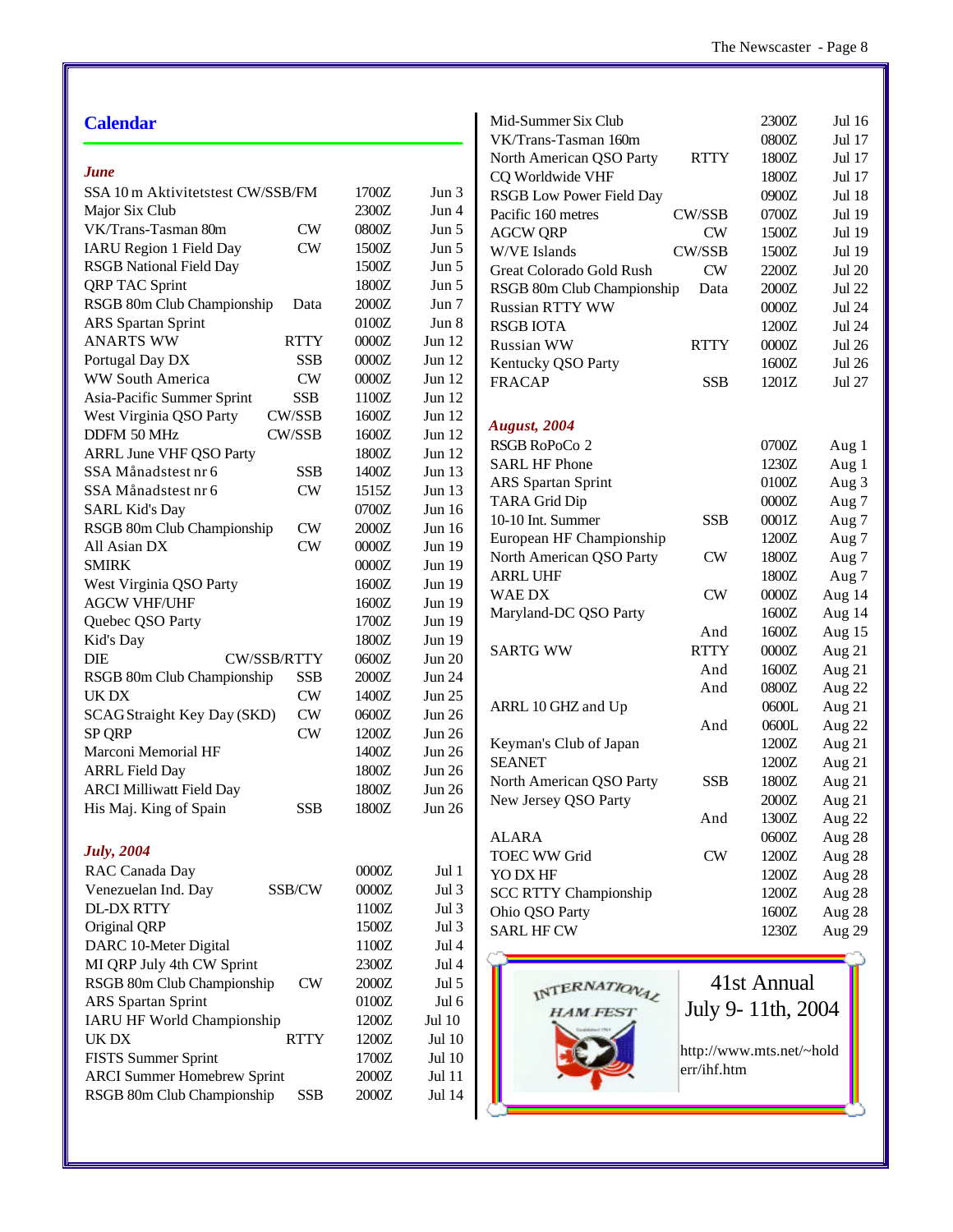# **Winnipeg ARES Silent Auction By Dick, VE4HK**

Sunday, April 25 was a red letter day for Winnipeg ARES. The Silent Auction raised a record amount of money. We exceeded my wildest dreams! Thanks to every company and person that donated, the club had a total of 17 different lots. Plenty of good prizes. Some of the most popular included the 2 meter 5/8 mobile antenna, donated by Gerry VE4ACE, the tool box donated by Howard VE4ISP and a lemonade jug and glasses donated by Pat VE4PLG, and Safeway gift certificate, donated by Richard VE4KAZ.

#### Prize winners

| Lot $1$  | <b>Woody Linton</b> | VE3JJA        |
|----------|---------------------|---------------|
| Lot $10$ | Howard Kowall       | <b>VE4ISP</b> |
| Lot $2$  | Fred Collings       | <b>VE4TRO</b> |
| Lot $11$ | Glen Napady         | <b>VE4GWN</b> |
| Lot $3$  | Ross Murdoch        | VA4RMM        |
| Lot $12$ | Peter Boslovitch    | <b>VEASTK</b> |
| Lot $4$  | Rob Boux            | <b>VE4RRB</b> |
| Lot $13$ | Walter Bezpalko     | <b>VF4VB</b>  |
| Lot $5$  | Kumar Perera        | <b>VF4WKP</b> |
| Lot $14$ | Keith Lindstrom     | <b>VE4FR</b>  |
| Lot $6$  | Jim Townsend        | <b>VEACY</b>  |
| Lot $15$ | Brenda Samchuk      | XYL of VE4SR  |
| Lot $7$  | Gil Restiaux        | <b>VE4GIL</b> |
| Lot $16$ | Doug Henry          | <b>VE4TG</b>  |
| Lot 8    | Gord Snarr          | VFAGI S       |
| Lot $17$ | Carol Engstrom      | non ham       |
| Lot $9$  | Rob Boux            | <b>VE4RRB</b> |

Thank you very much to the following amateurs and companies that donated prizes. We could not have done it without their assistance. Please remember these people and patronize their businesses when possible.

Gerry Hynes VE4ACE, Richard Sheridan VE4ESX, Adam Romanchuk VE4SN, Richard Kazuk VE4KAZ, Howard Kowall VE4ISP, Pat Giesbrecht VE4PLG, Dick Maguire

VE4HK, Ron Martin VE4MGR, Mariska Maguire VE4MMG , David Rosner VE4DAR , Glen Napady VE4GWN, Ruthie Maman VE4CRS, Rosi Napady VE4YYL, Greg Hemming VE4GH, Sue Collings VE4SYM, Kent Haase VE4KEH, Fred Collings VE4TRO, Gary Smith VE4YH, Jay Anderson Prairie Storm Prediction Centre (Weather Office), Standard Electrical Contractors (VE4YH), Johnston Plastics (VE4FR), Radio Amateurs of Canada (VE4SN), Applied Communications Electronics (VE4ACE), Safeway Canada (VE4KAZ)

# **MARMFEST - 10th Annual**

August 21, 2004 Manitoba Amateur Radio Museum <http://www.mts.net/~holderr/marm.htm>

# **RAC Directors Report By BJ Madsen, VE5FX**

#### *CARAB:*

- $\triangleleft$  Industry Canada has reviewed, in depth, the RAC proposal on the Morse code issue and accompanying recommendations and now has asked for a formal, bilingual, resubmission of the proposals. Industry Canada will probably then ask, via a Gazette notice, for public input. This means that a decision will be unlikely before the end of the year. This will probably result, fairly quickly, in the deletion of the Morse code requirement, an approval for non-Advanced licensees to build and own transmitter kits (up to their license power levels) and a change in the pass marks for the exams.
- $\triangleleft$  Discussion on the four-character suffix issue has been postponed until the next CARAB meeting (in October) - Since WRC2003, Amateurs are no longer limited by the third-party traffic limitation unless notification has been received from a specific country expressing a desire to prohibit third-party traffic.
- $\triangleleft$  -Accredited Examiners must be sure that they are using ONLY the exam generator currently available on the IC WEBsite. Evidently, some examiners are still using old exams and/or using the same exam over and over.

#### *RAC:*

- O Three new interim directors have been selected by the Board of Directors to hold office until an election can be officially held this fall:
- O Ed Frazer VE7EF replaces Dennis Livesey VE7DK who recently resigned.
- O Dave Godwin VO1AU replaces David Nimmo VE1NN - who recently resigned.
- O Murray Epstein VE2AUU replaces Daniel Lamoureux - VE2KA who is now RAC President
- $\equiv$  A treasurer, Eric Ferguson VE3CR has now been appointed.
- $\equiv$  An Honourary Legal Council has been appointed, but is unknown to me.
- $\equiv$  The Section Manager from Quebec Claude Paquet -VE2OCP - has resigned.
- $\equiv$  The Section Manager from Manitoba Derek Hay -VE4HAY will be replaced by Robert Boux - VE4RRB on July 1.